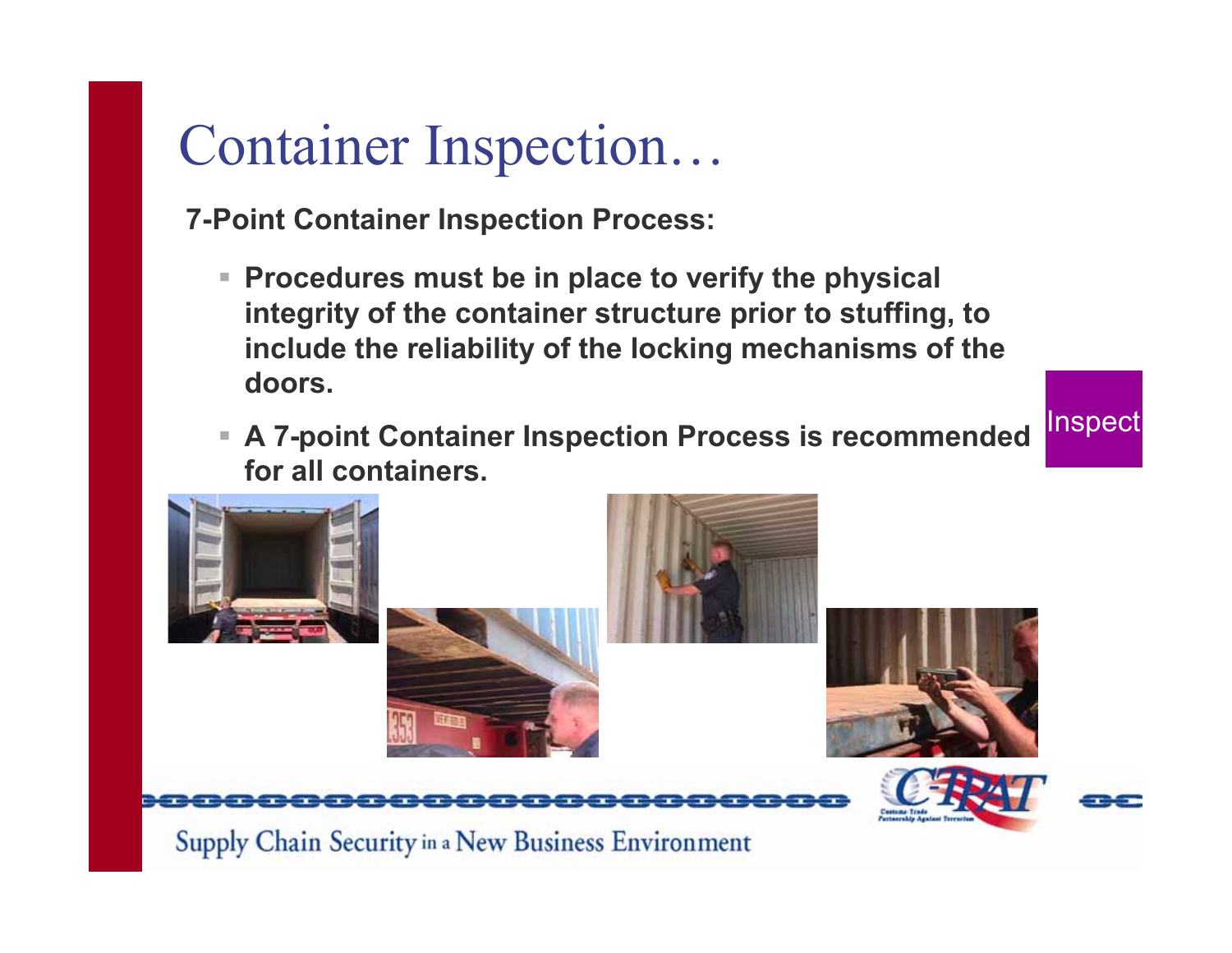# Container Inspection…

**7-Point Container Inspection Process:**

- **1. Outside/ Undercarriage (before entering facility)**
- **2. Inside/ Outside doors**
- **3. Right side**
- **4. Left Side**
- **5. Front Wall**
- **6. Ceiling/Roof**
- **7. Floor (Inside)**





7

Point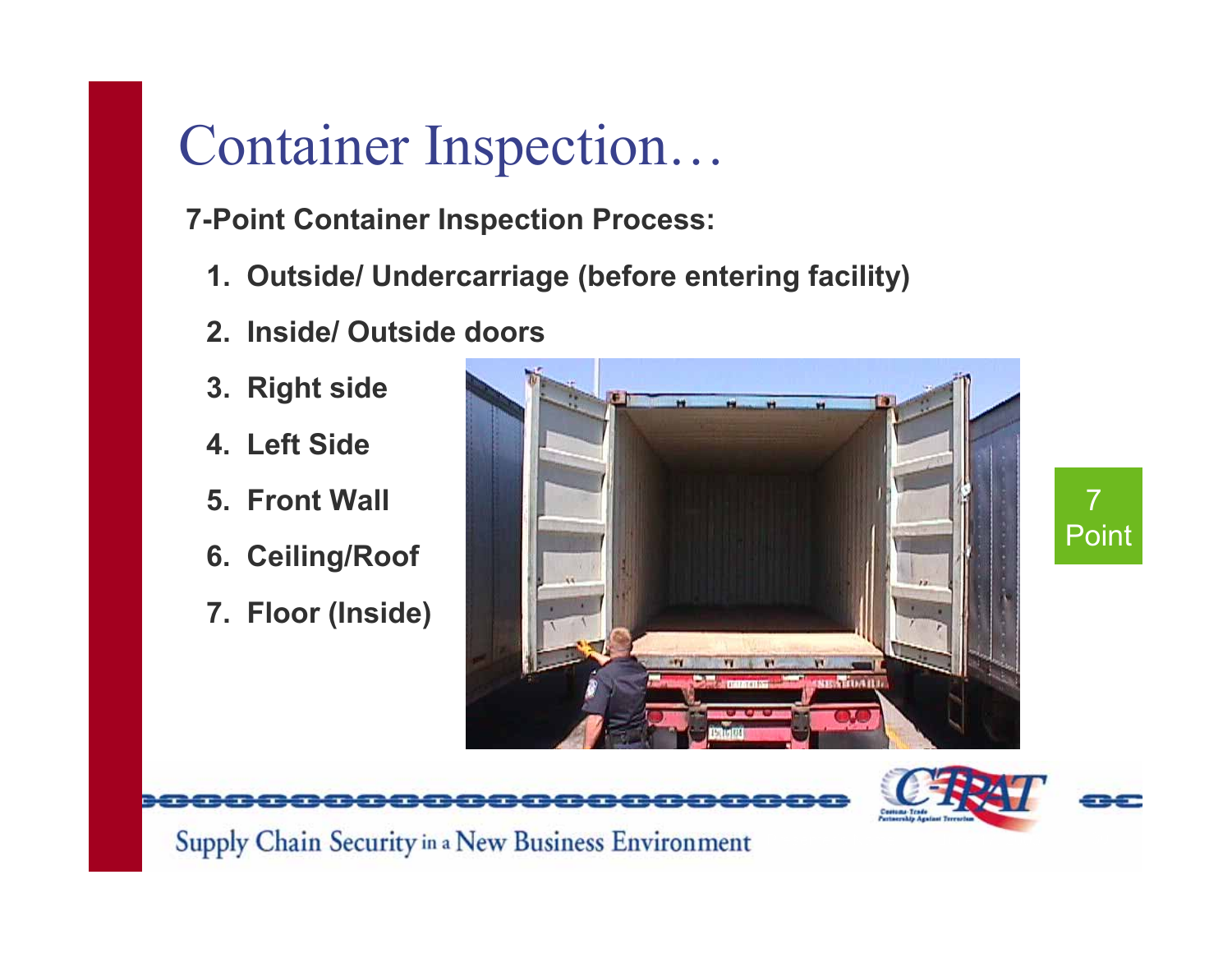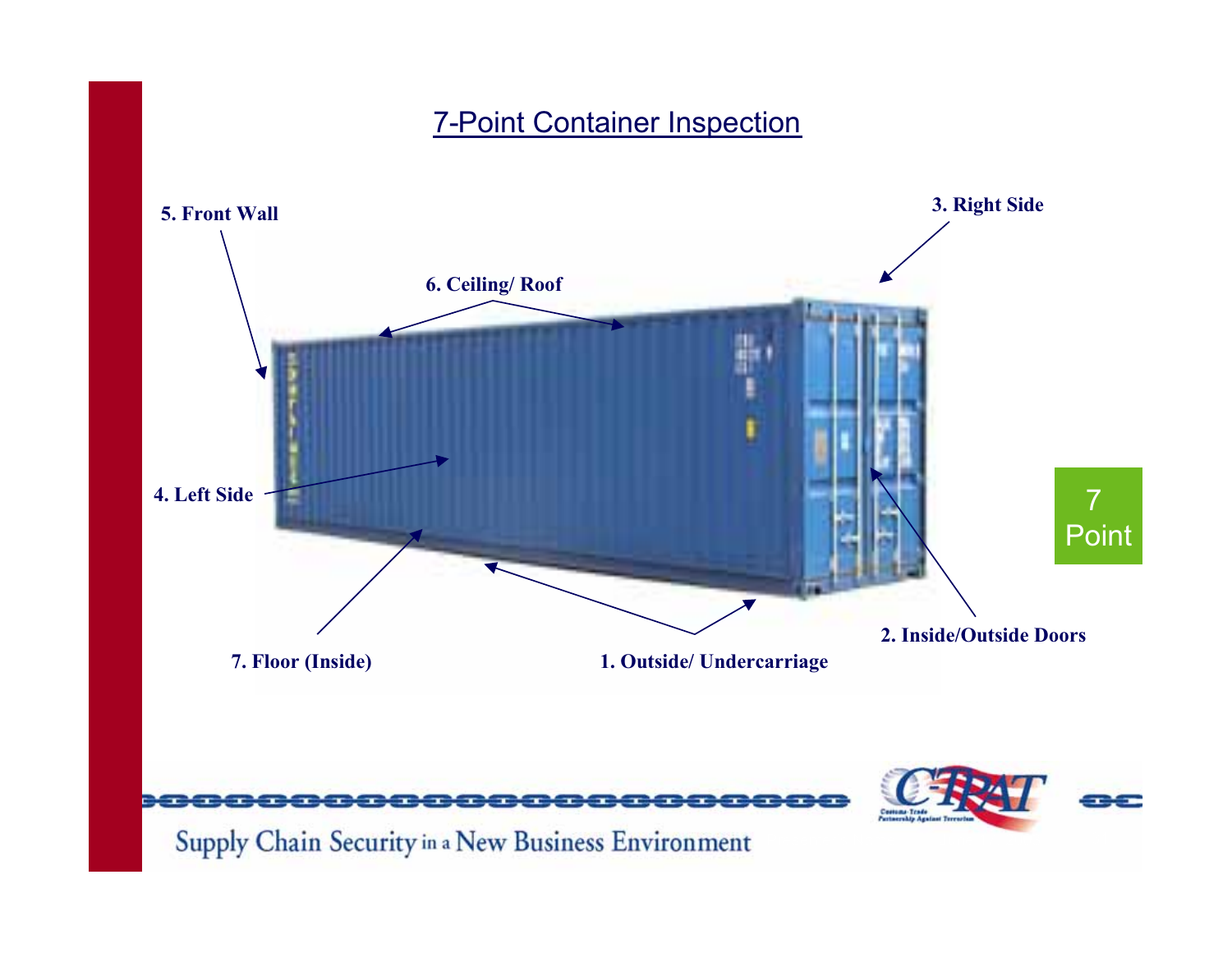- **1. Undercarriage:**
	- $\blacksquare$ **Inspect prior to entering facility**
	- $\blacksquare$ **Support beams should be visible**





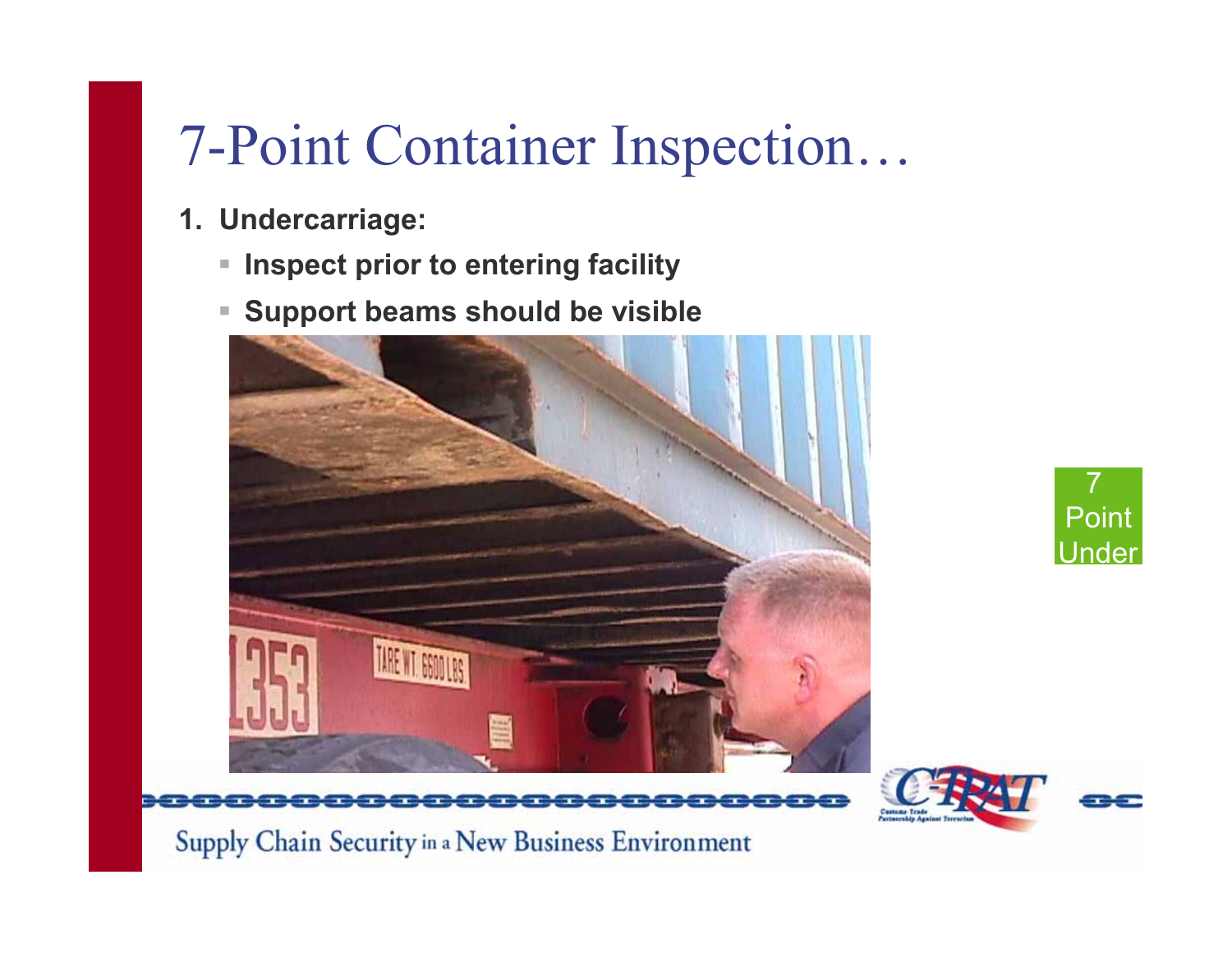#### **1. Undercarriage:**



7Point **Under** 

**Solid plate/ Support beams not visible.**



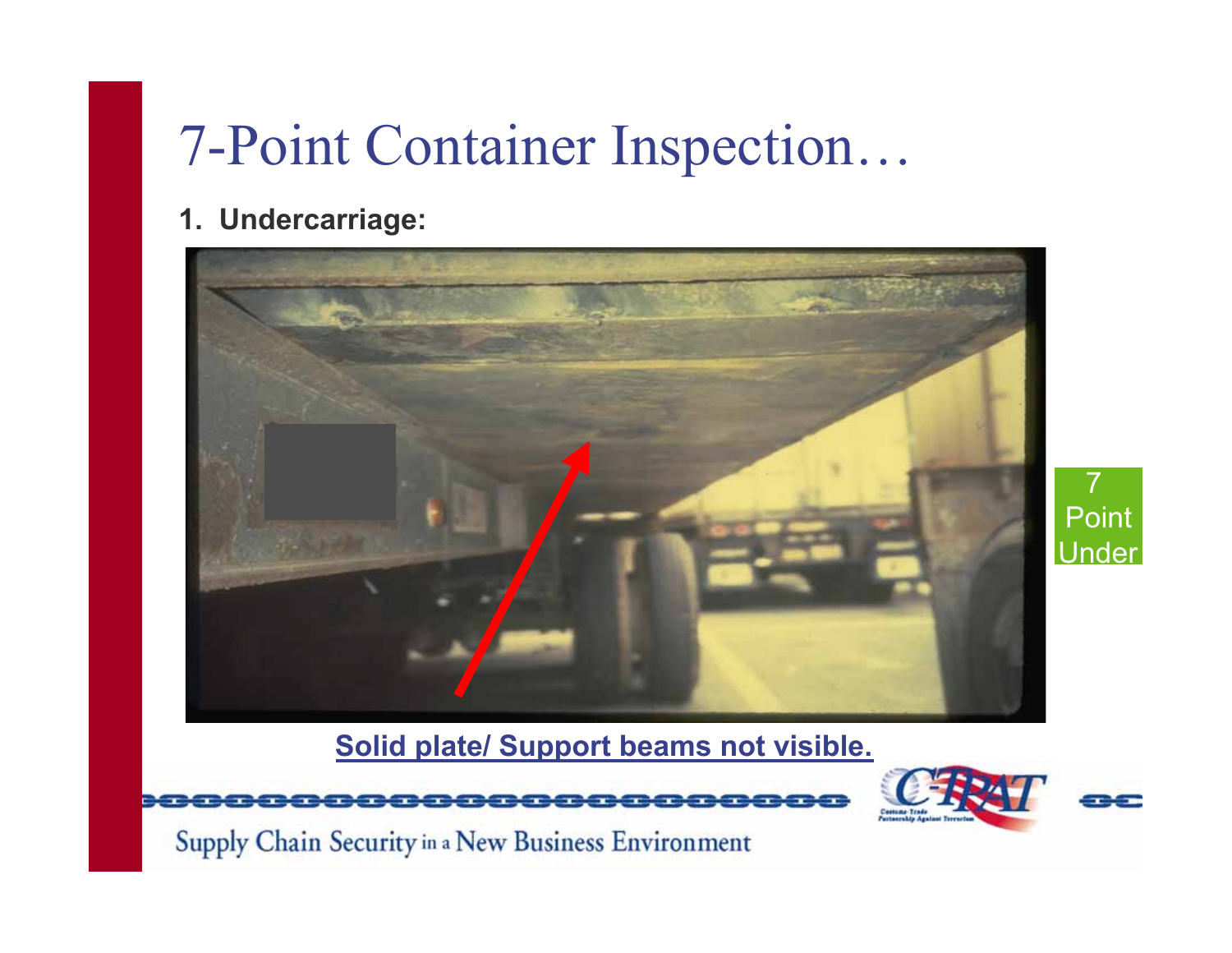- **2. Outside/Inside Doors:**
	- **Secure and reliable locking mechanisms**
	- **Look for different color bonding material**
	- **Loose Bolts**
	- **Plates and repairs**





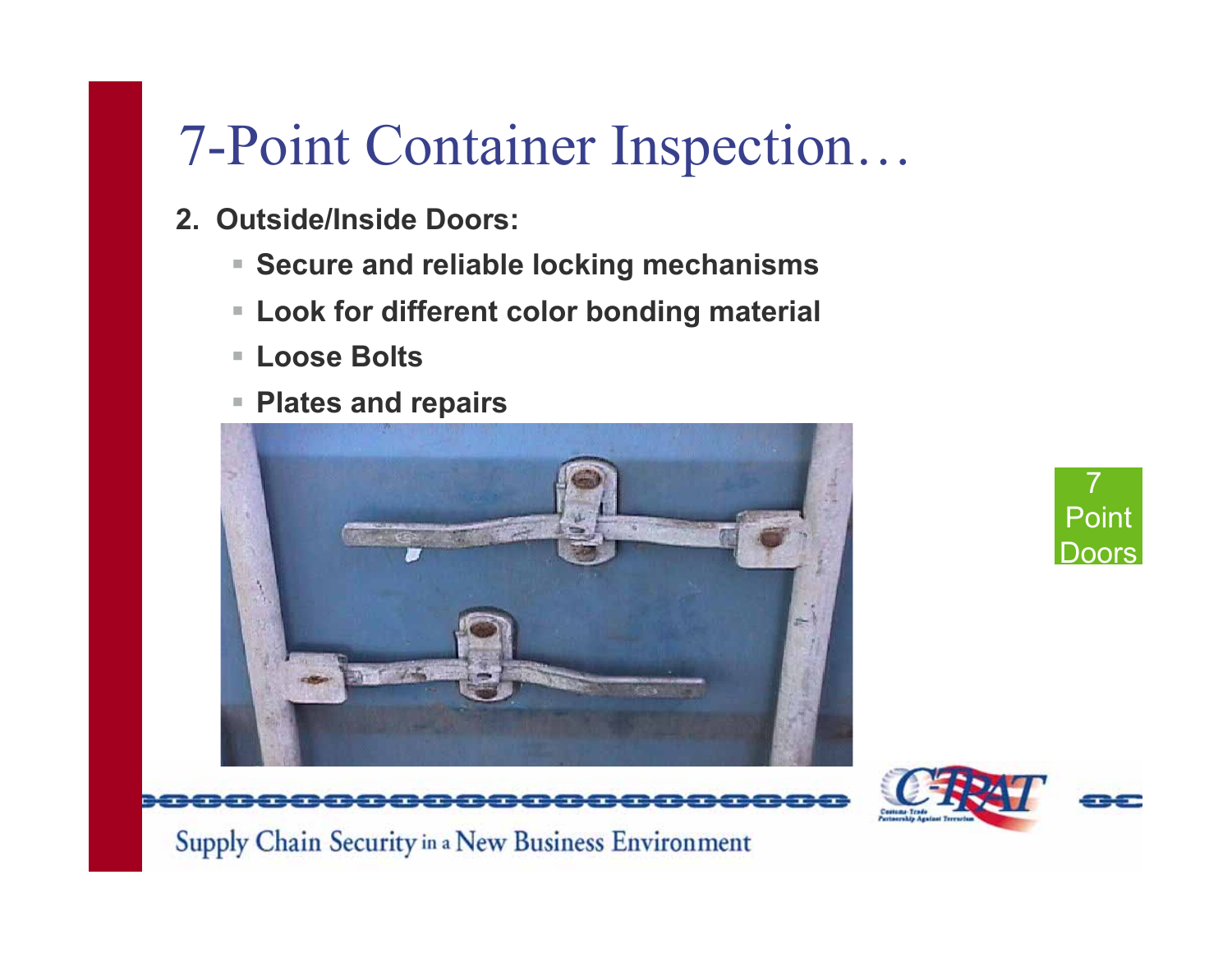#### **2. Outside Doors:**



#### **Rivet type & color/ New & old rivets together.**



Supply Chain Security in a New Business Environment

8<del>000000</del>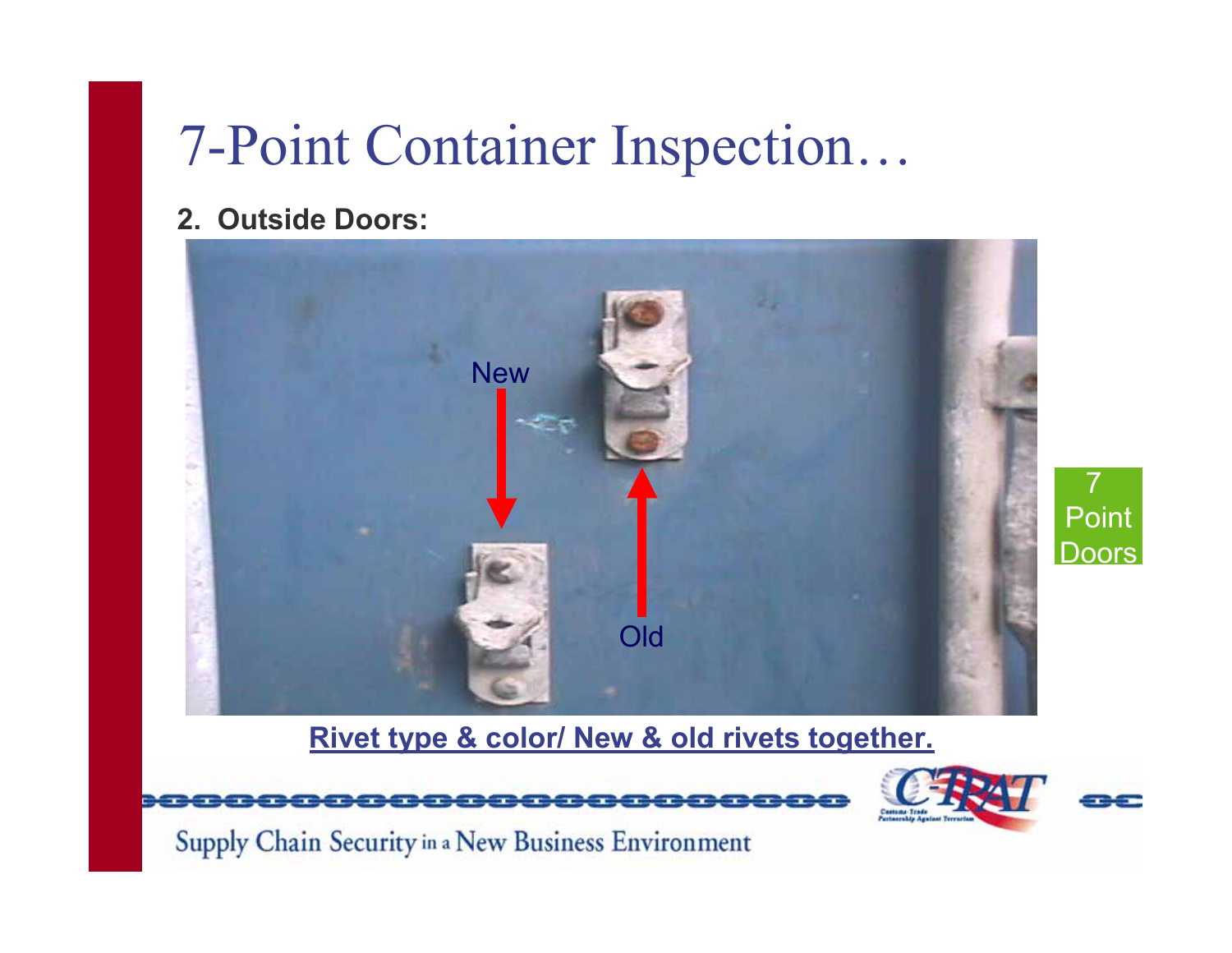#### **2. Inside Doors:**





Supply Chain Security in a New Business Environment

pocecec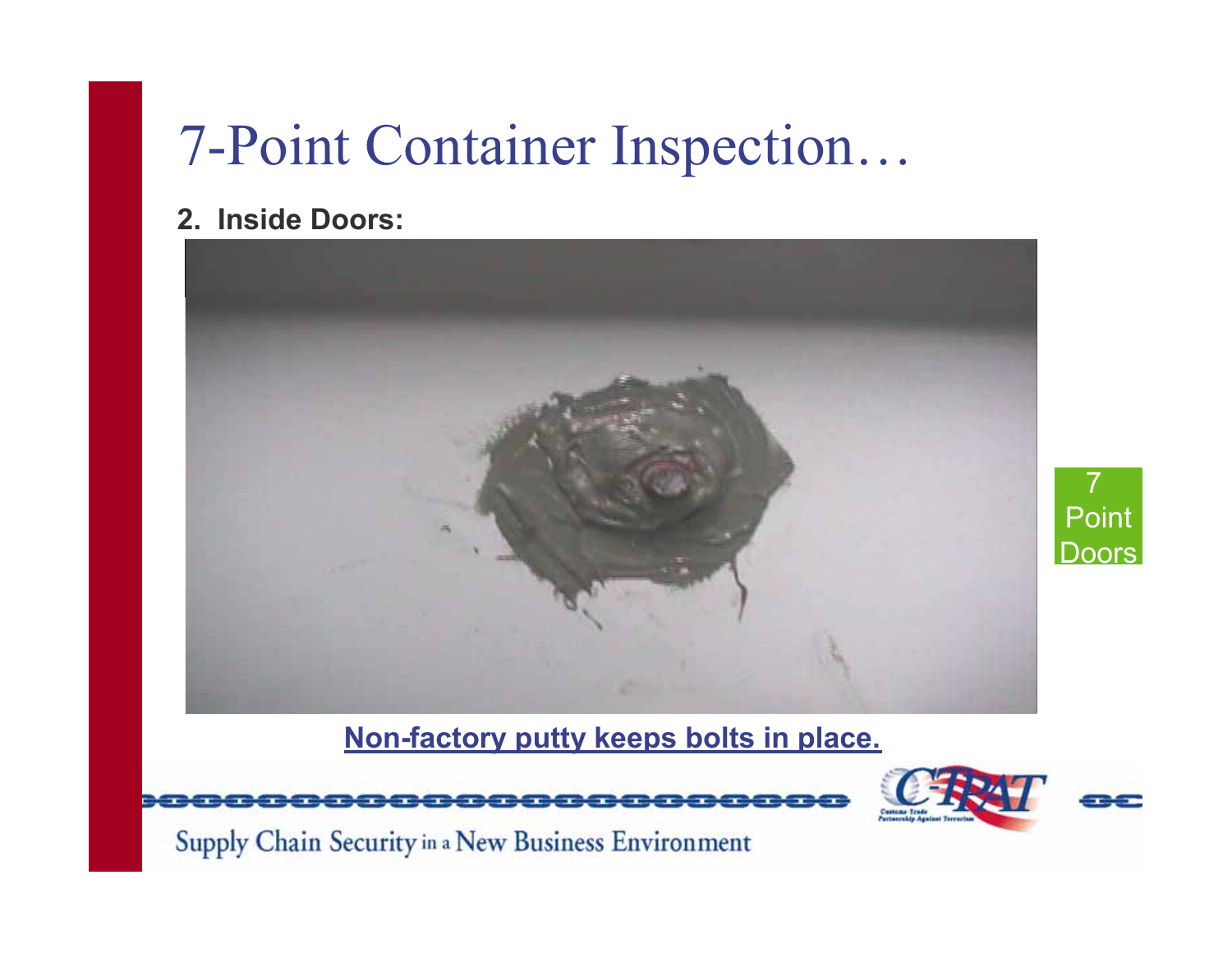**2. Inside Doors:**



7Point Doors

**Solid plates should not cover standard container cavities.**



Supply Chain Security in a New Business Environment

80000000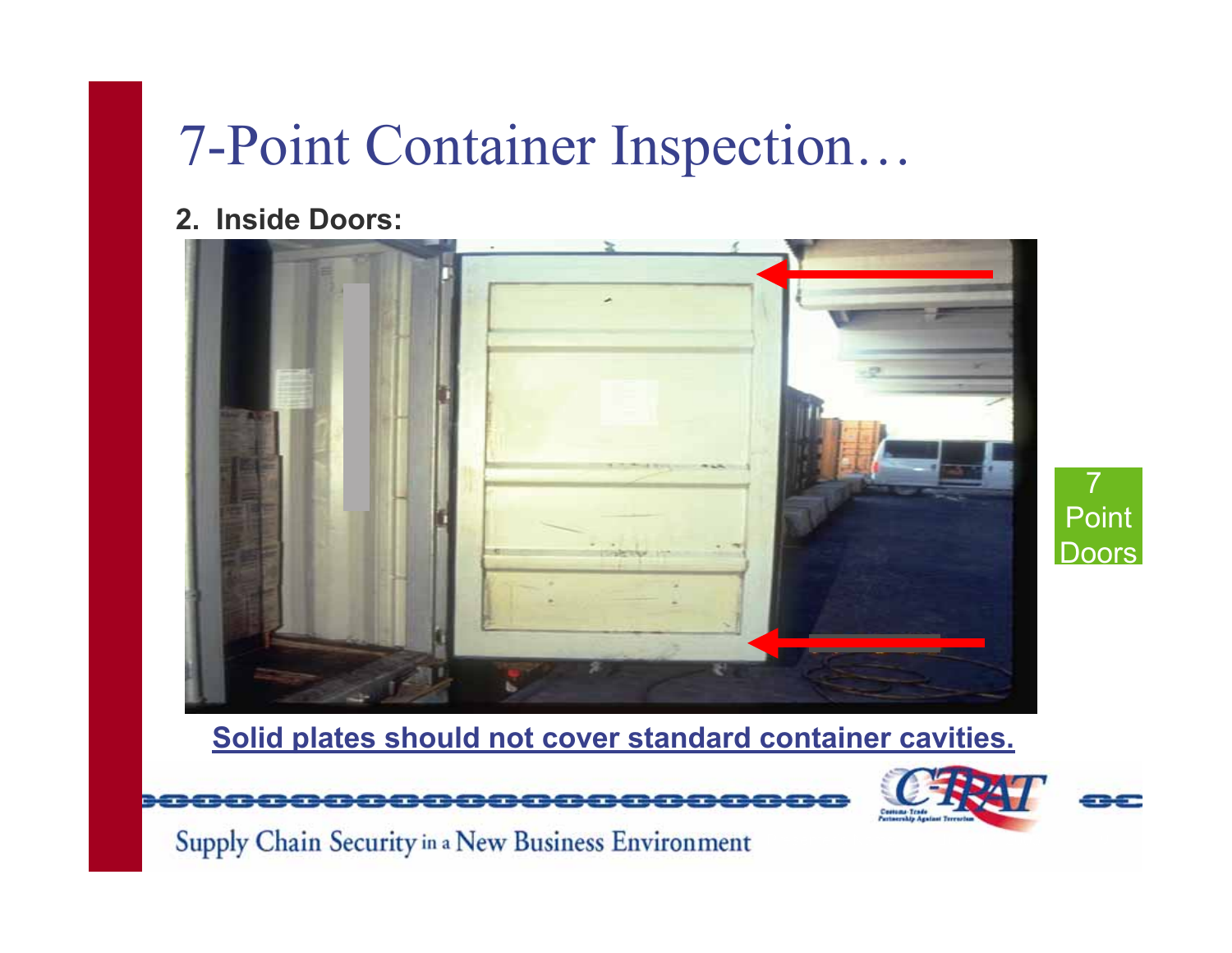- **3 & 4. Right/Left Sides:**
	- **Unusual repairs to structural beams.**
	- **Repairs to the walls on the inside of the container must be visible on the outside.**
	- **Use tool to tap side walls. Listen & feel for hollow sound!**





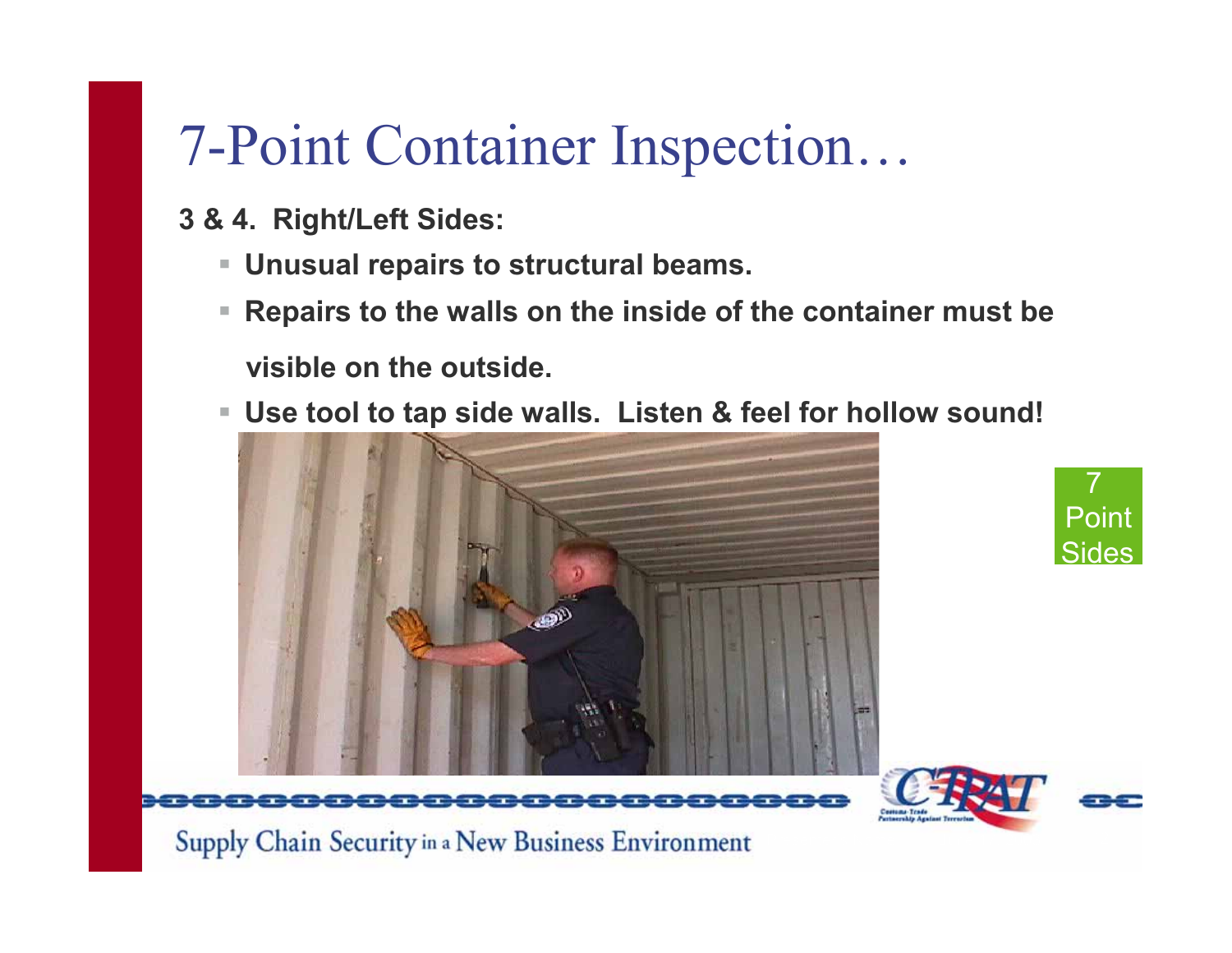- **5. Front wall:**
	- $\overline{\phantom{a}}$ **Blocks and vents are visible.**
	- **Use tool to tap front wall. Listen and fell for hollow sound!**
	- $\blacksquare$  **Range finder, measuring tape and/or string can be utilized to determine the length of container.**





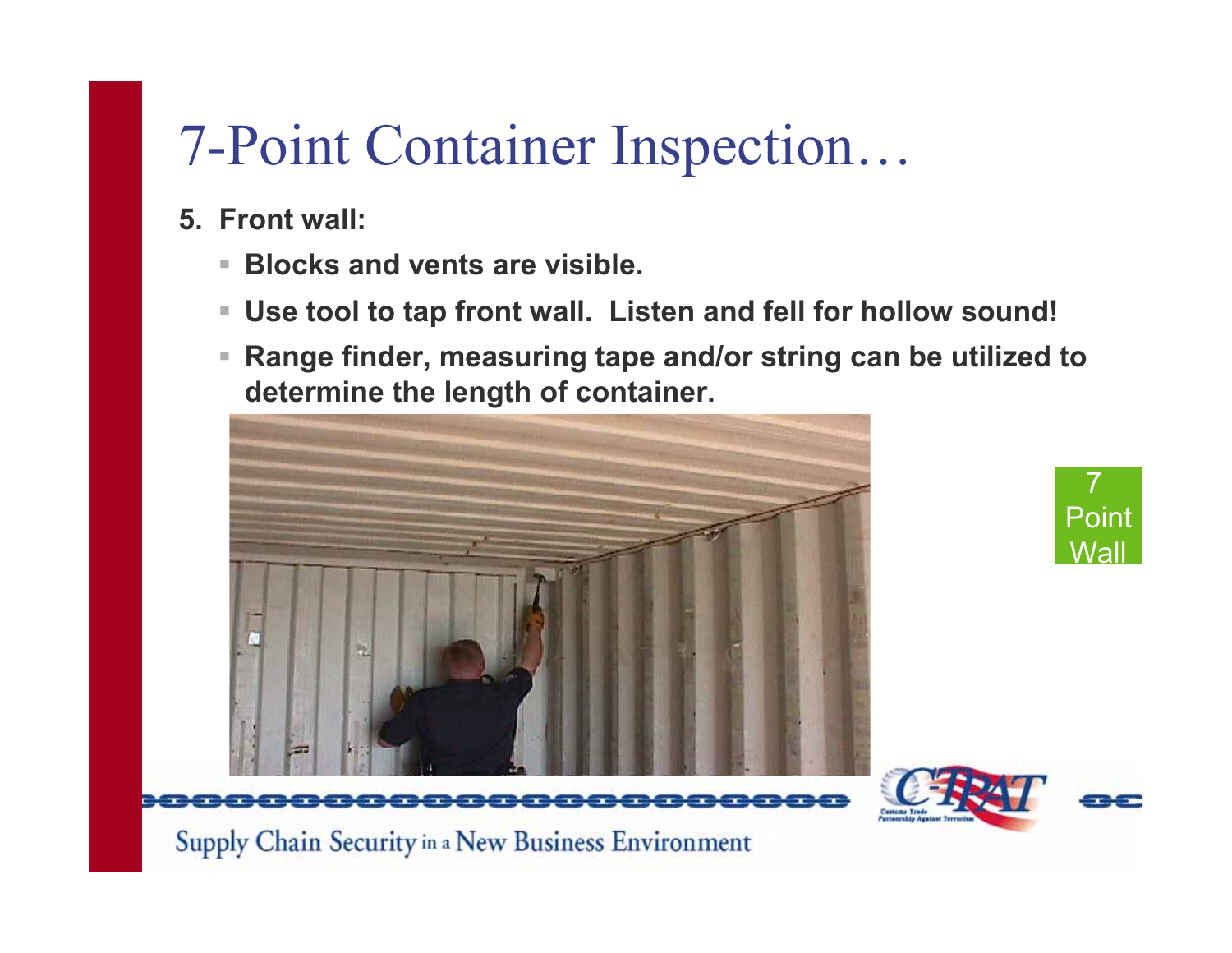- **6. Ceiling/ Roof:**
	- $\Box$ Ceiling is a certain height from floor. Blocks & vents are visible.
	- **Uncomfortable feeling inside container.**
	- $\Box$  **Repairs to the ceiling on the inside of the container should be visible on the outside.**
	- **Use tool to tap ceiling. Listen for hollow sound.**





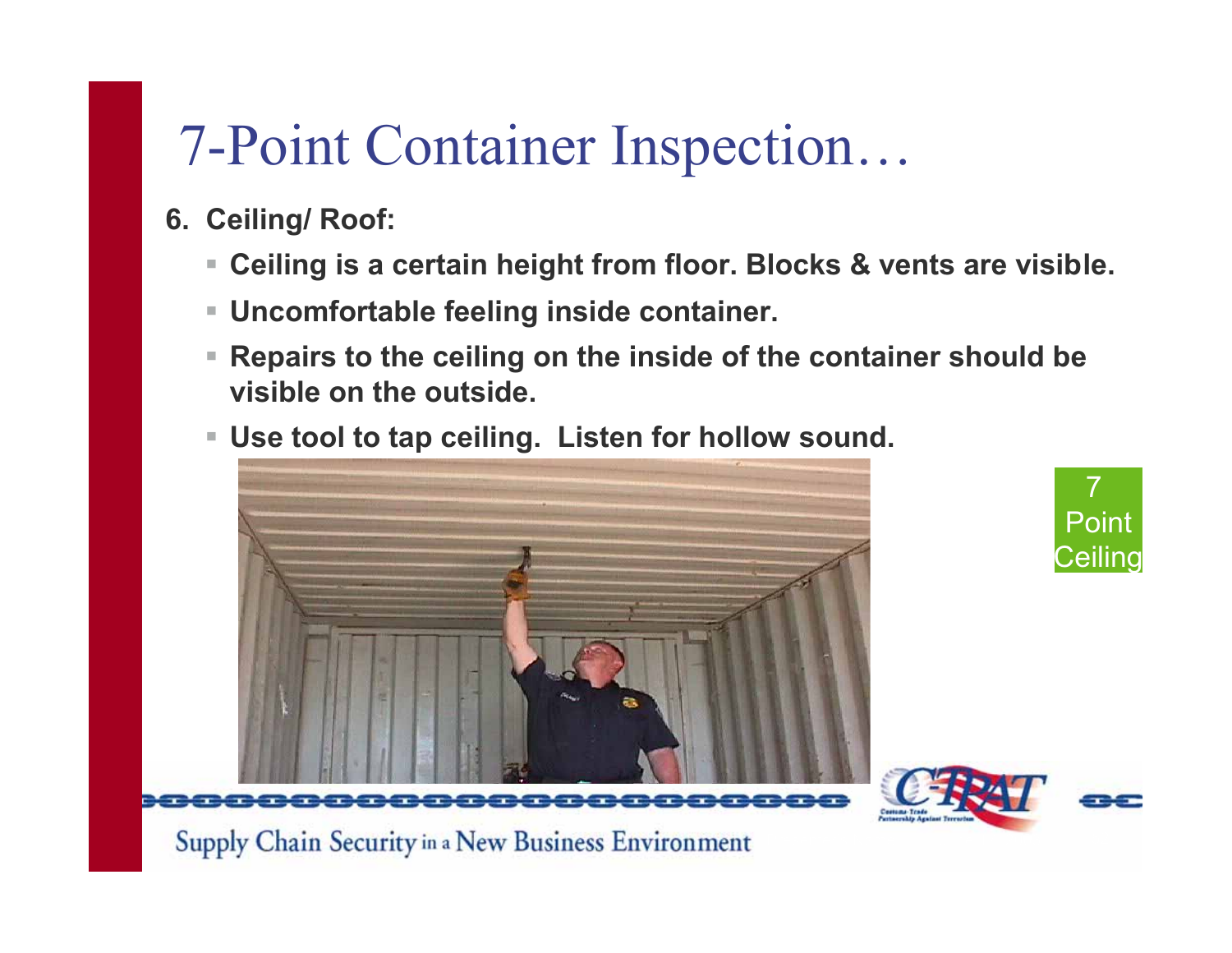- **7. Floor:**
	- **Floor should be <sup>a</sup> certain height from the ceiling**
	- $\mathcal{L}_{\mathcal{A}}$ Floor should be flat. Do not need to step up to get inside!
	- $\mathcal{L}_{\mathcal{A}}$ **Different floor heights**
	- $\blacksquare$ **Unusual repairs**



7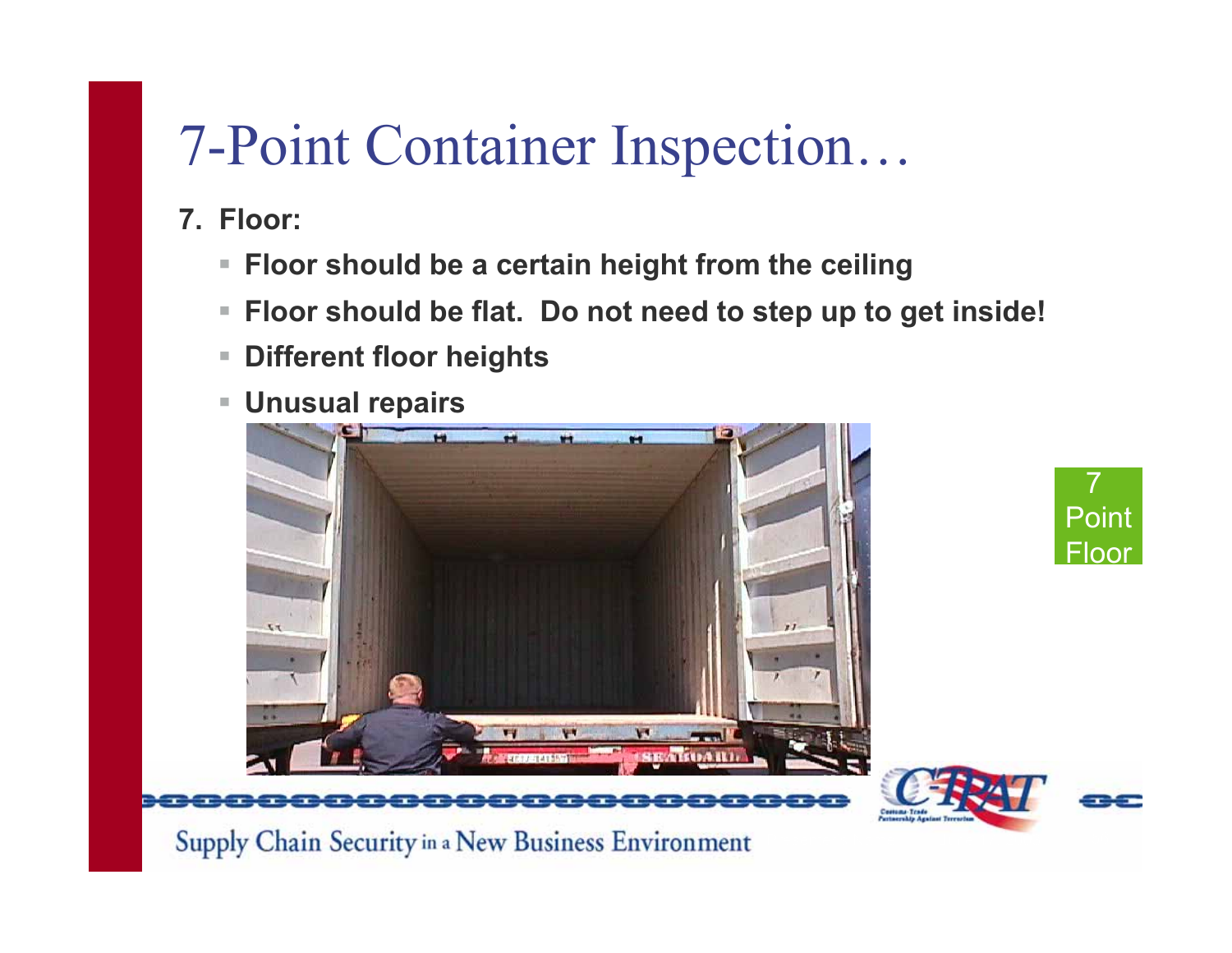#### **7. Floor:**



**Step up to get inside! Why?**





7

Point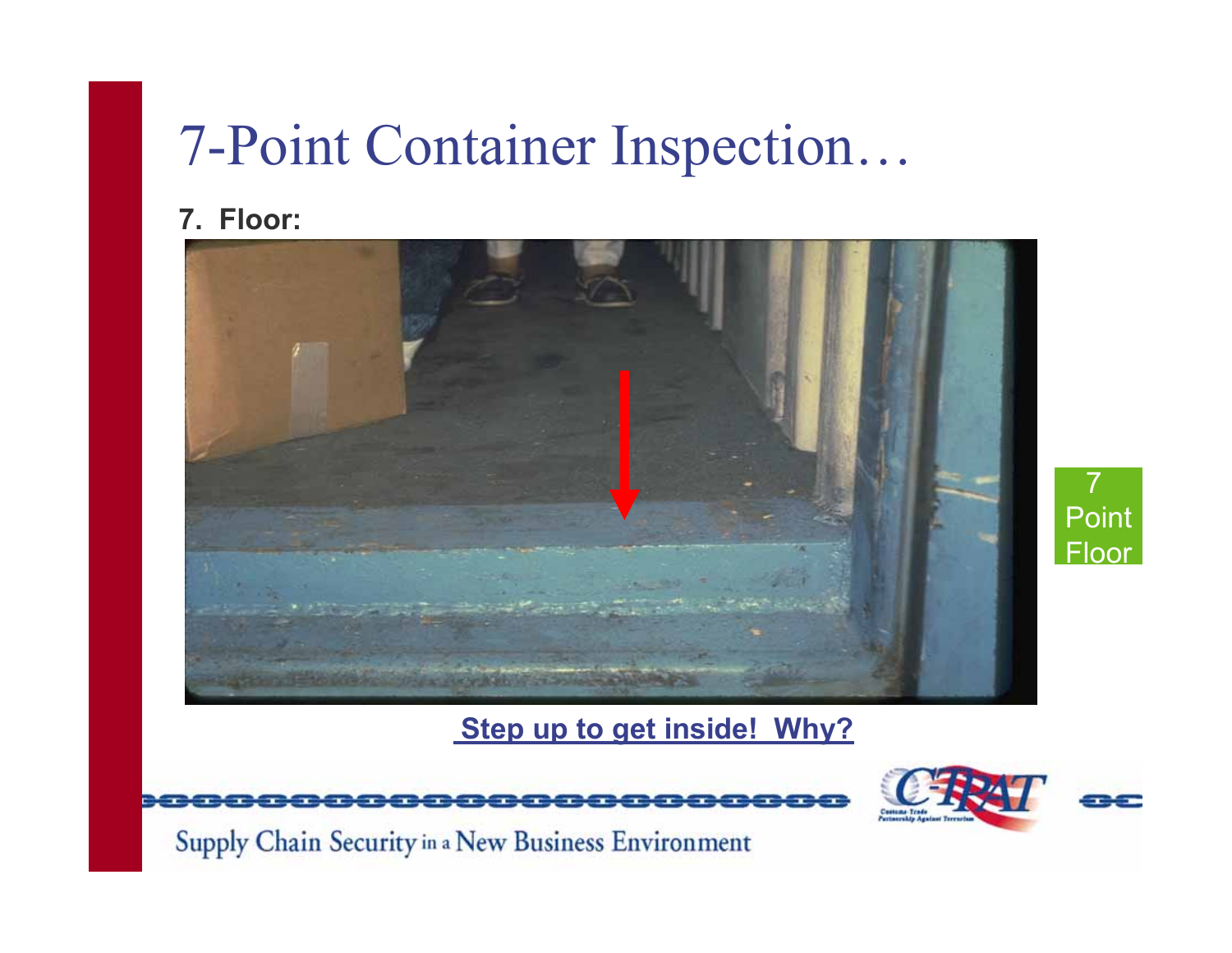#### **7. Floor:**





**Welded steel plates/1,300 lbs. of cocaine underneath the plates!**



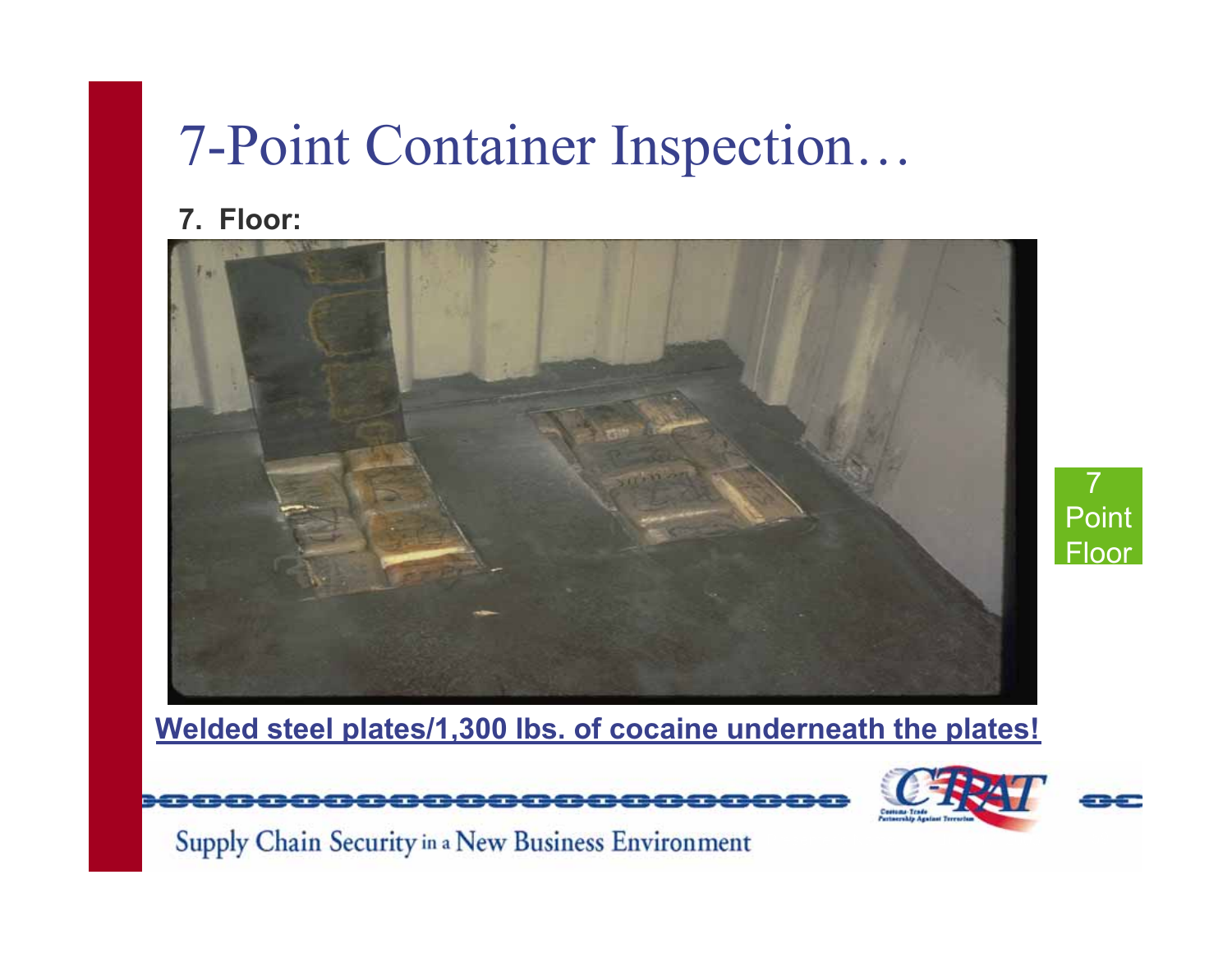#### **7. Floor:**



7Point **Floor** 

**False compartment/ 550 lbs. of cocaine within compartment!**



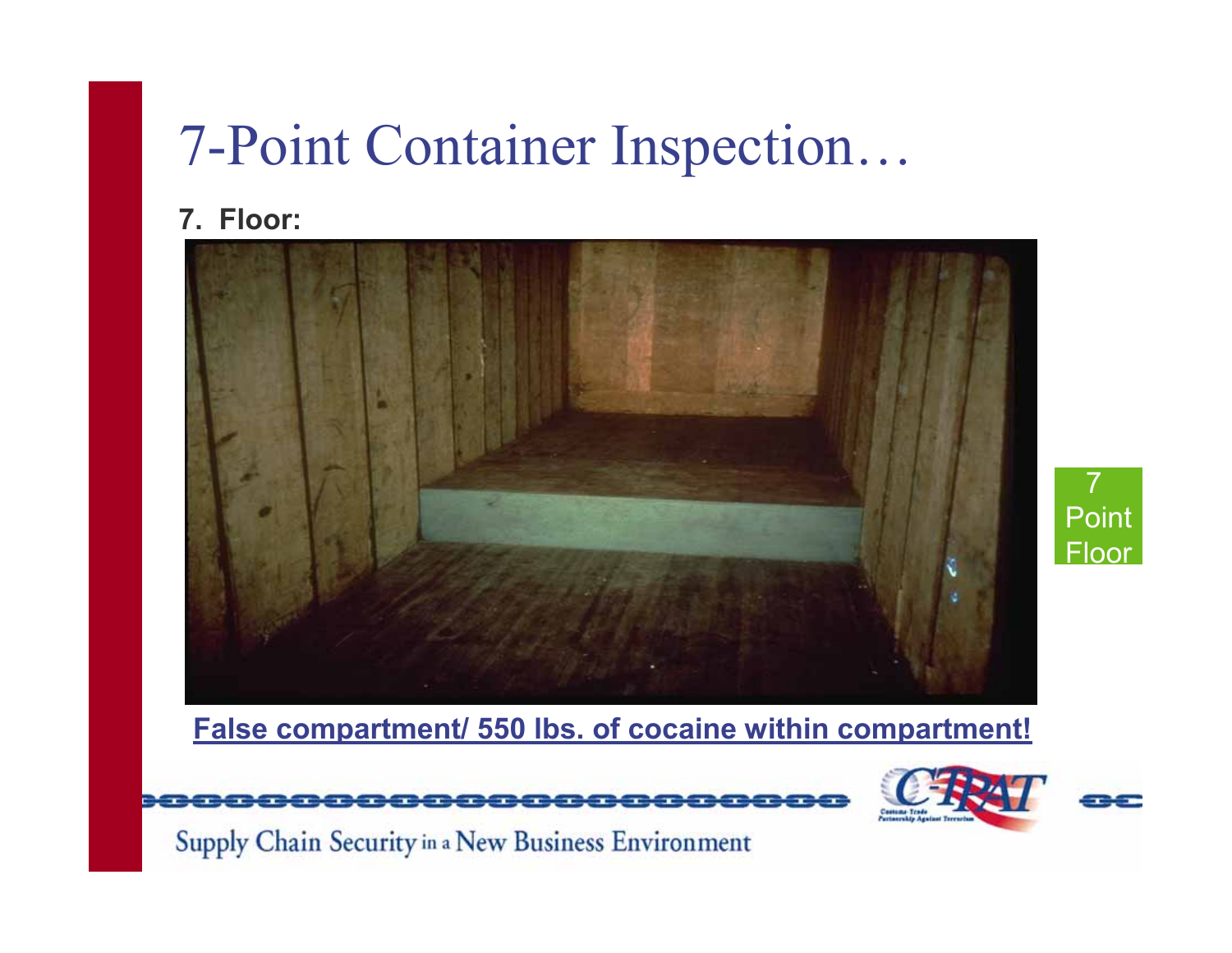## Container Inspection…

**17-Point Tractor & Trailer Inspection Process:**

- **Procedures should be in place to verify the physical integrity of the trailer structure prior to stuffing, to include the reliability of the locking mechanisms of the doors.**
- $\overline{\phantom{a}}$  **Border crossing tractors & trailers should be inspected upon arrival at the domestic facility.**
- **A 17-point Tractor & Trailer Inspection Process is recommended for all trucks and trailers arriving from foreign.**

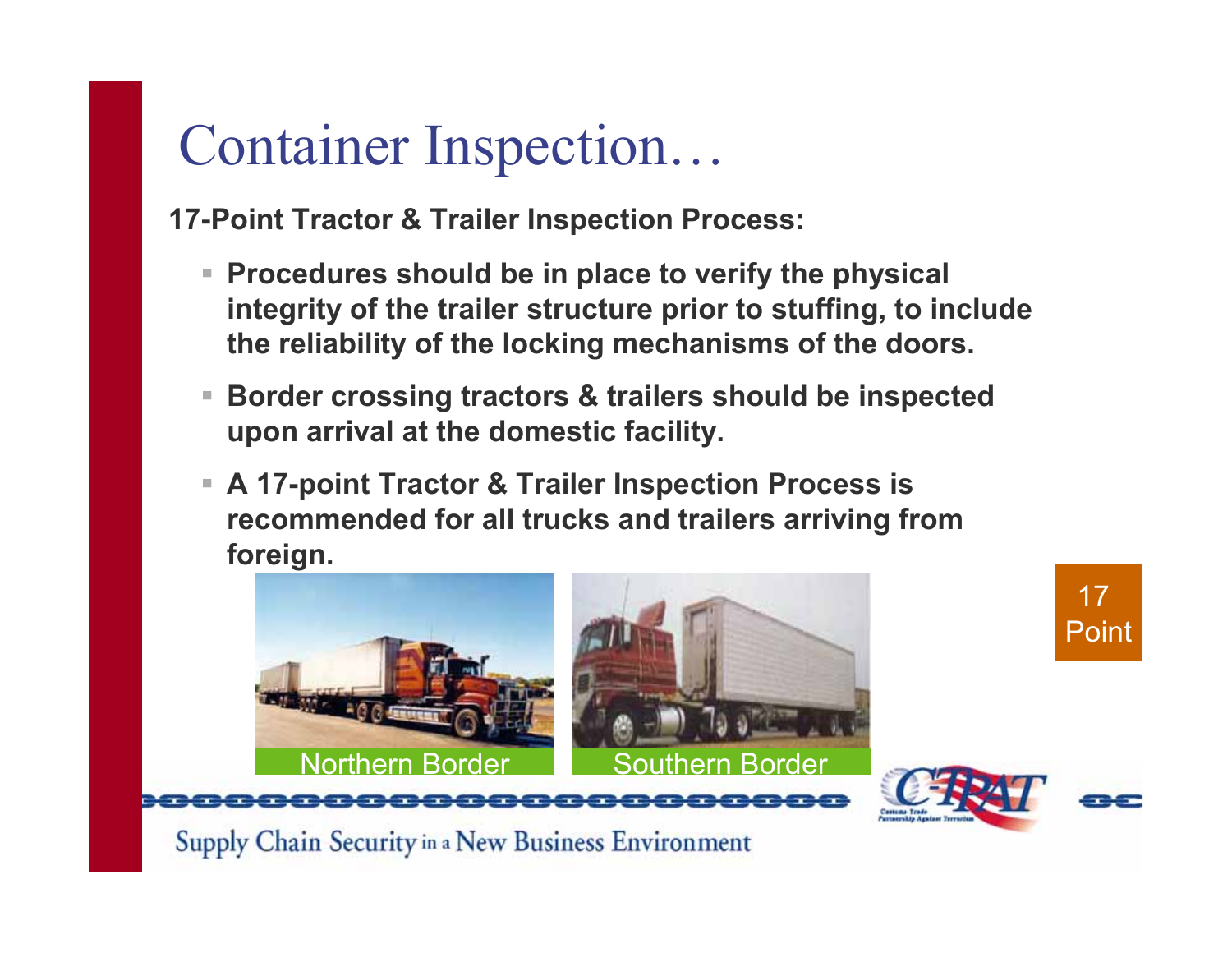#### 17-Point Tractor & Trailer Inspection

- **1. Bumper**
- **2. Engine**
- **3. Tires (truck & trailer)**
- **4. Floor**
- **5. Fuel Tanks**
- **6. Cab/ Storage Compartments**
- **7. Air Tanks**
- **8. Drive Shafts**
- **9. Fifth Wheel**
- **10. Outside/ Undercarriage**
- **11. Floor**
- **12. Inside/ Outside Doors**
- **13. Side Walls**
- **14. Ceiling/ Roof**
- **15. Front Wall**
- **16. Refrigerated Unit**

<u>an an am an a</u>

**17. Exhaust**



17

Point

Supply Chain Security in a New Business Environment

poooooo